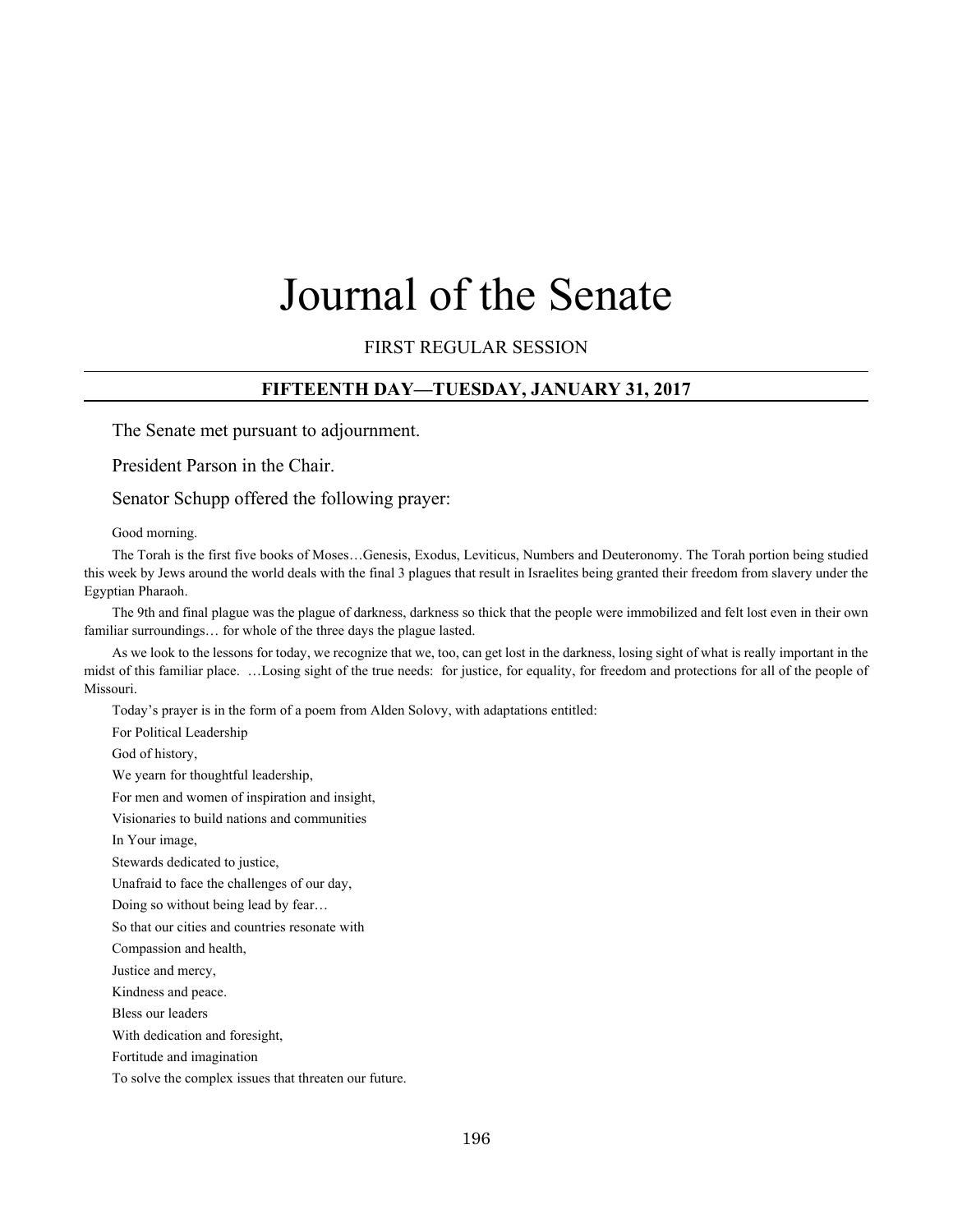May they lead us to a time when neighbors embrace And the communities thrive, A time when liberty and equality Reign supreme. Source and Shelter, Grant safety and security to all nations and communities, So that truth and harmony will resound From the four corners of the earth. Let the light of wisdom Shine brightly in the halls of power, A beacon of hope For every land and every people. And together we say: Amen

The Pledge of Allegiance to the Flag was recited.

A quorum being established, the Senate proceeded with its business.

The Journal for the previous day was read and approved.

The following Senators were present during the day's proceedings:

| Present—Senators |            |        |               |        |        |         |
|------------------|------------|--------|---------------|--------|--------|---------|
| Chappelle-Nadal  | Cunningham | Curls  | Dixon         | Eigel  | Emery  | Hegeman |
| Holsman          | Hoskins    | Hummel | Kehoe         | Koenig | Kraus  | Libla   |
| Munzlinger       | Nasheed    | Onder  | Richard       | Riddle | Rizzo  | Romine  |
| Rowden           | Sater      | Schaaf | <b>Schatz</b> | Schupp | Sifton | Silvey  |
| Wallingford      | Walsh      | Wasson | Wieland-32    |        |        |         |

```
Absent—Senators—None
```
Absent with leave—Senator Brown—1

```
Vacancies—1
```
The Lieutenant Governor was present.

#### **RESOLUTIONS**

Senator Sater offered Senate Resolution No. 167, regarding Rachel Lacey, Wheaton, which was adopted.

Senator Sater offered Senate Resolution No. 168, regarding Hallie Diane Mitchell, Wheaton, which was adopted.

Senator Sater offered Senate Resolution No. 169, regarding Tori Danielle Goostree, Comfort, which was adopted.

Senator Sater offered Senate Resolution No. 170, regarding Audrey Jo Shockley, Wheaton, which was adopted.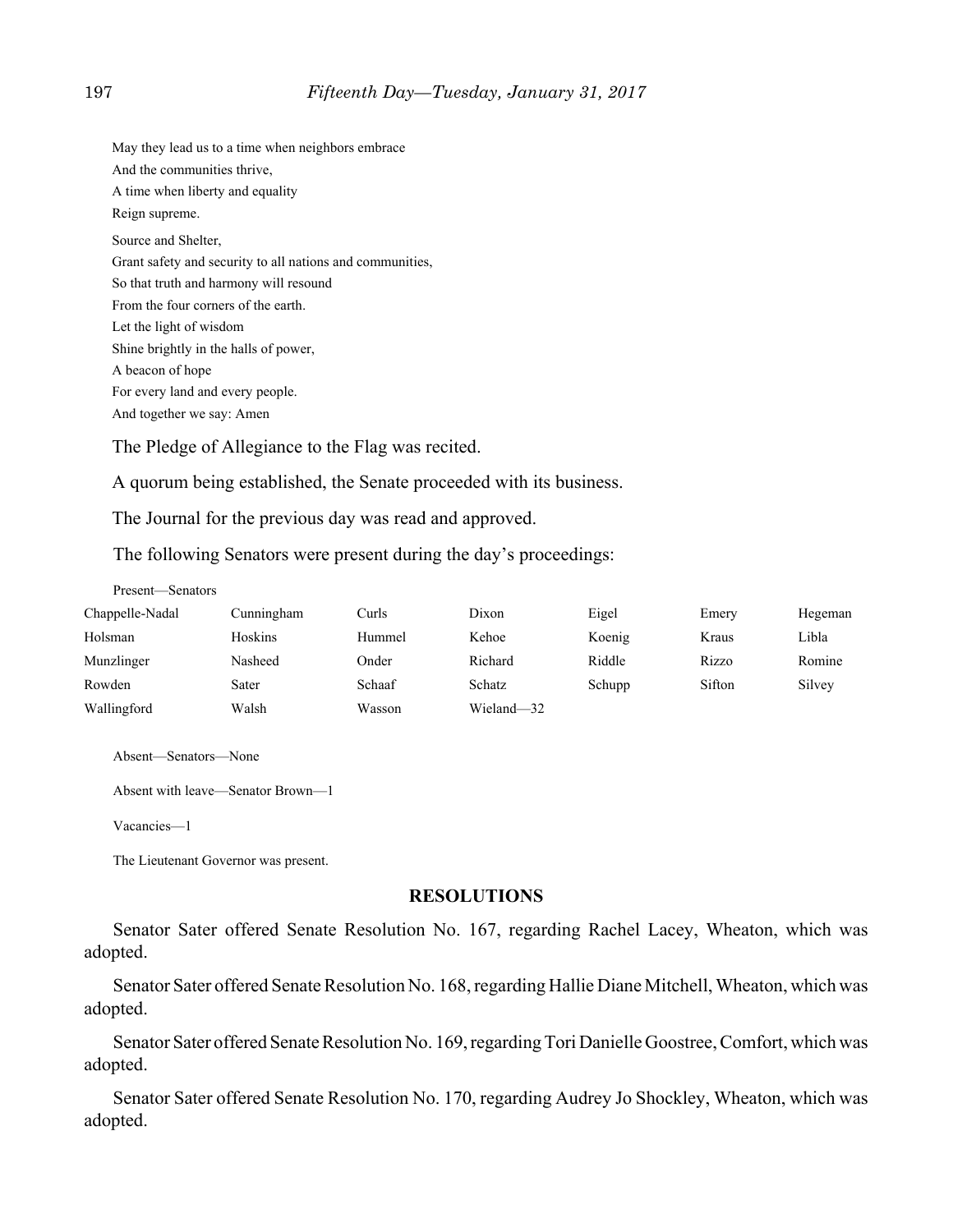Senator Schaaf offered Senate Resolution No. 171, regarding the Fiftieth Wedding Anniversary of Ken and Sandy Hamlin, St. Joseph, which was adopted.

Senator Hegeman offered Senate Resolution No. 172, regarding the Fiftieth Wedding Anniversary of Raymond and Rose Frueh, Pickering, which was adopted.

Senator Hegeman offered Senate Resolution No. 173, regarding the Sixtieth Wedding Anniversary of Alan and Dorothy "Dottie" Zahnd, Savannah, which was adopted.

Senator Emery offered Senate Resolution No. 174, regarding Andy Pogue, Clinton, which was adopted.

Senator Hegeman offered Senate Resolution No. 175, regarding Larry E. Pratt, Kearney, which was adopted.

# **INTRODUCTION OF BILLS**

The following Bills and Joint Resolution were read the 1st time and ordered printed:

**SB 367**–By Rowden.

An Act to repeal sections 407.1025, 407.1028, 407.1031, 407.1034, 407.1035, 407.1037, 407.1043, 407.1047, and 407.1049, RSMo, and to enact in lieu thereof nine new sections relating to powersport vehicle franchise practices.

**SB 368**–By Rowden.

An Act to amend chapter 640, RSMo, by adding thereto one new section relating to the disclosure of financial information submitted to the department of natural resources.

#### **SB 369**–By Rowden.

An Act to repeal sections 168.133 and 304.060, RSMo, and to enact in lieu thereof two new sections relating to transportation of school children.

**SB 370**–By Munzlinger.

An Act to amend chapter 252, RSMo, by adding thereto one new section relating to permits issued by the department of conservation.

**SB 371**–By Schaaf.

An Act to repeal sections 192.945, 192.947, 195.207, and 261.265, RSMo, and to enact in lieu thereof four new sections relating to hemp extract.

# **SB 372**–By Hegeman.

An Act to repeal sections 30.763, 192.2030, 194.400, 194.408, 194.409, 208.993, 210.105, 217.900, 217.903, 217.905, 217.907, 217.910, 256.603, 256.605, 256.606, 256.623, 256.626, 256.630, 301.3087, 324.240, 324.243, 324.400, 324.406, 324.409, 324.412, 324.415, 324.421, 324.424, 324.427, 324.430, 324.436, 324.475, 324.478, 324.481, 324.487, 324.493, 324.496, 324.499, 337.700, 337.739, 338.320, 620.050, 643.173 and 643.175, RSMo, and to enact in lieu thereof twenty-six new sections relating to the existence of certain state administrative entities, with existing penalty provisions.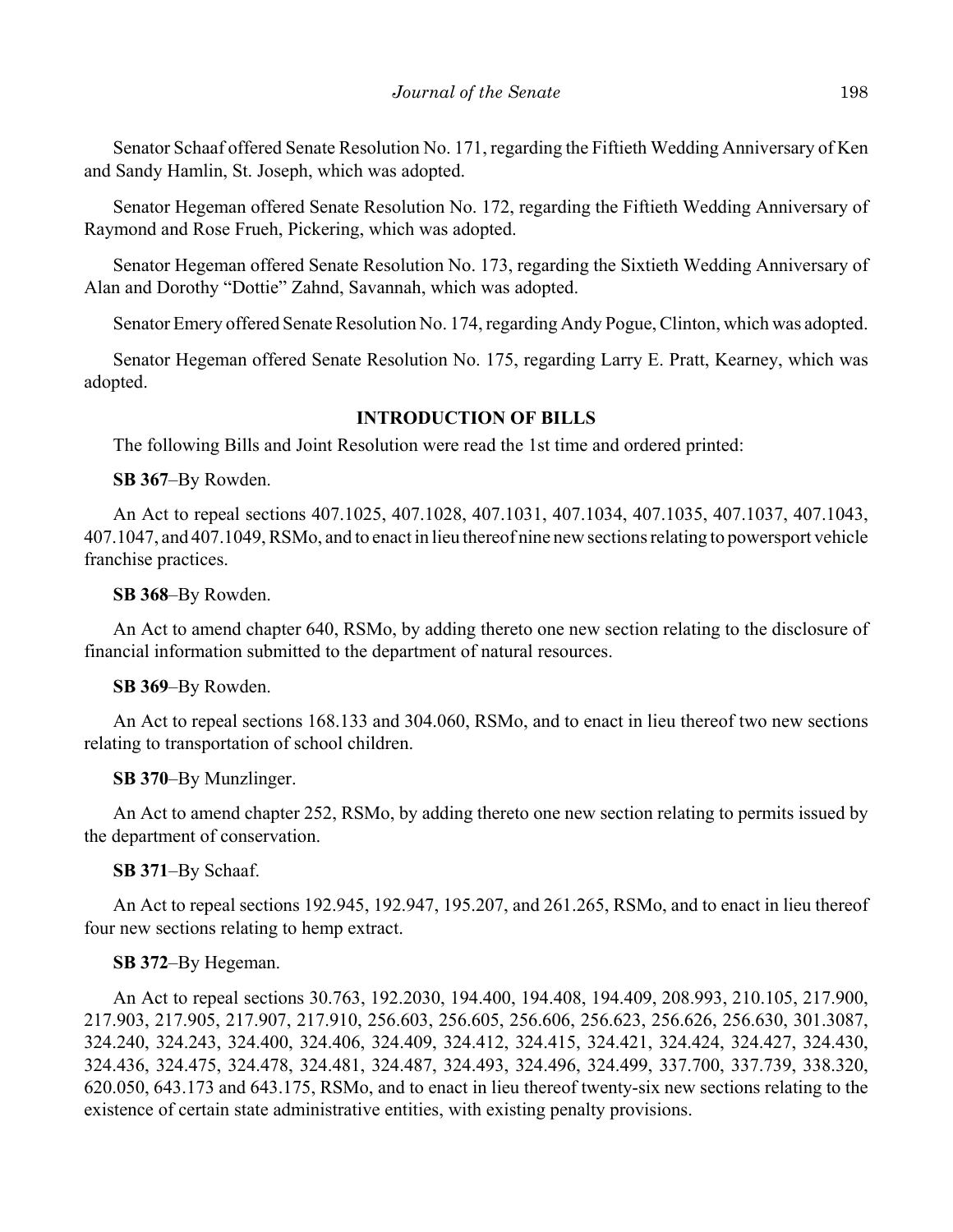**SB 373**–By Curls.

An Act to amend chapter 208, RSMo, by adding thereto one new section relating to the Missouri senior farmers' market nutrition program.

**SB 374**–By Hummel.

An Act to repeal section 209.202, RSMo, and to enact in lieu thereof one new section relating to service dogs, with a penalty provision.

**SB 375**–By Hoskins.

An Act to repeal section 188.028, RSMo, and to enact in lieu thereof one new section relating to abortion.

**SB 376**–By Hoskins.

An Act to amend chapter 10, RSMo, by adding thereto one new section relating to the designation of a state dog.

**SB 377**–By Wallingford.

An Act to repeal section 452.375, RSMo, and to enact in lieu thereof one new section relating to child custody arrangements.

**SB 378**–By Wallingford.

An Act to repeal section 163.018, RSMo, and to enact in lieu thereof one new section relating to early childhood education, with an emergency clause.

**SB 379**–By Schatz.

An Act To repeal section 304.005, RSMo, and to enact in lieu thereof one new section relating to autocycles.

**SB 380**–By Riddle.

An Act to repeal section 227.240, RSMo, and to enact in lieu thereof one new section relating to the department of transportation corridor, with an existing penalty provision.

**SB 381**–By Riddle.

An Act to repeal section 29.200, RSMo, and to enact in lieu thereof one new section relating to reports issued by the state auditor.

**SB 382**–By Riddle and Munzlinger.

An Act to repeal sections 253.040 and 253.090, RSMo, and to enact in lieu thereof two new sections relating to maintaining Missouri state parks.

**SB 383**–By Eigel and Wieland.

An Act to repeal section 537.067, RSMo, and to enact in lieu thereof one new section relating to joint and several liability.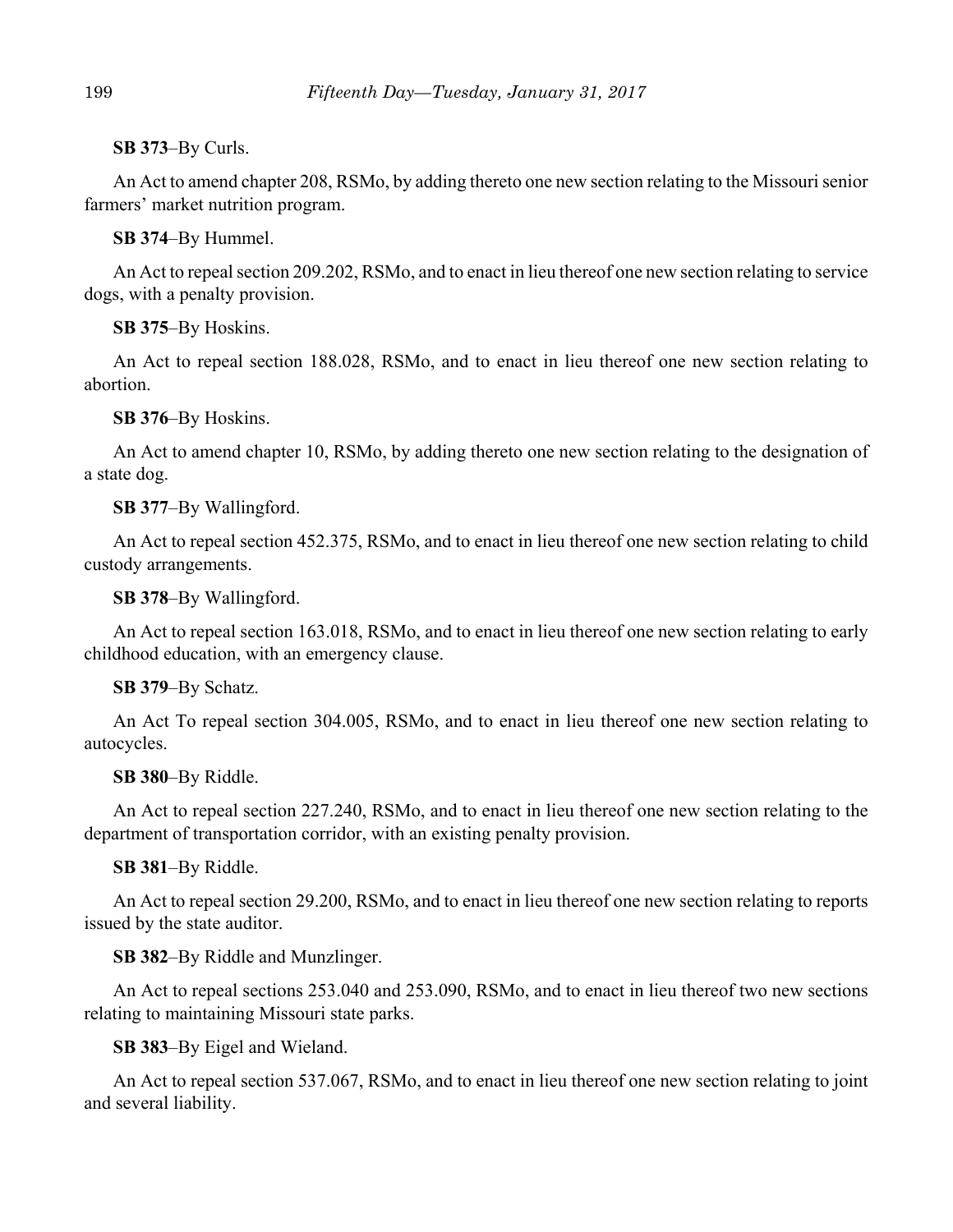**SJR 16**–By Munzlinger.

Joint Resolution submitting to the qualified voters of Missouri, an amendment repealing section 43(c) of article IV of the Constitution of Missouri, and adopting one new section in lieu thereof relating to the reauthorization of a sales tax dedicated to conservation purposes.

#### **SIGNING OF CONCURRENT RESOLUTIONS**

The President Pro Tem announced that all other business would be suspended and **HCR 4**, having passed both branches of the General Assembly, would be read at length by the Secretary, and if no objections be made, be signed to the end that it shall have the full force and effect of law. No objections being made, the concurrent resolution was read by the Secretary and signed by the President Pro Tem.

#### **MESSAGES FROM THE GOVERNOR**

The following message was received from the Governor, reading of which was waived:

#### GOVERNOR OF MISSOURI

Jefferson City

#### 65102

January 30, 2017

To the Senate of the 99<sup>th</sup> General Assembly of the State of Missouri:

I hereby withdraw from your consideration the following appointments to office made by Governor Jeremiah W. (Jay) Nixon and submitted to you on January 4, 2017, for your advice and consent:

Terral S. Akins, 9003 South Shrout Road, Grain Valley, Jackson County, Missouri 64029, as a member of the Missouri Workforce Development Board, for a term ending March 3, 2018, and until his successor is duly appointed and qualified; vice, Curtis E. Chick, Jr., term expired.

Ronald D. Bockenkamp, Democrat, 3808 Highway O, Farmington, Saint Francois County, Missouri 63640, as a member of the Public Defender Commission, for a term ending January 6, 2020, and until his successor is duly appointed and qualified; vice, Oliver Glenn Boyer, resigned.

Ralph C. Bray Jr., Republican, 1206 Peyton Drive, Jefferson City, Cole County, Missouri 65101, as a member of the Missouri Commission on Human Rights, for a term ending April 1, 2020, and until his successor is duly appointed and qualified; vice, Alfred B. Jordan, term expired.

Katie L. Brown, 307 Copper Tree Court, O'Fallon, Saint Charles County, Missouri 63368, as a member of the Missouri State Foster Care and Adoption Board, for a term ending May 31, 2018, and until her successor is duly appointed and qualified; vice, Suzette Forbis, term expired.

Christopher M. Carriger, 417 South Myrtle Street, Purcell, Jasper County, Missouri 64857, as a member of the Child Abuse and Neglect Review Board, for a term ending April 7, 2017, and until his successor is duly appointed and qualified; vice, Anne M. Bethune, term expired.

Jennifer L. Cato, 13519 East 40<sup>th</sup> Street South, Independence, Jackson County, Missouri 64055, as a member of the Child Abuse and Neglect Review Board, for a term ending April 7, 2017, and until her successor is duly appointed and qualified; vice, Berta M. Sailer, term expired.

Theodore E. (Tec) Chapman II, 3708 Watts Drive, Columbia, Boone County, Missouri 65203, as a member of the Missouri Workforce Development Board, for a term ending March 3, 2018, and until his successor is duly appointed and qualified; vice, Martha Black, term expired.

James D. Cunningham Jr., 3240 Buckingham Drive, Sedalia, Pettis County, Missouri 65301, as a member of the Child Abuse and Neglect Review Board, for a term ending April 7, 2018, and until his successor is duly appointed and qualified; vice, Timothy P. McGrail, term expired.

Donna J. Erickson, 843 Clark Avenue, Webster Groves, Saint Louis County, Missouri 63119, as a member of the Child Abuse and Neglect Review Board, for a term ending April 7, 2018, and until her successor is duly appointed and qualified; vice, Betty Marver, term expired.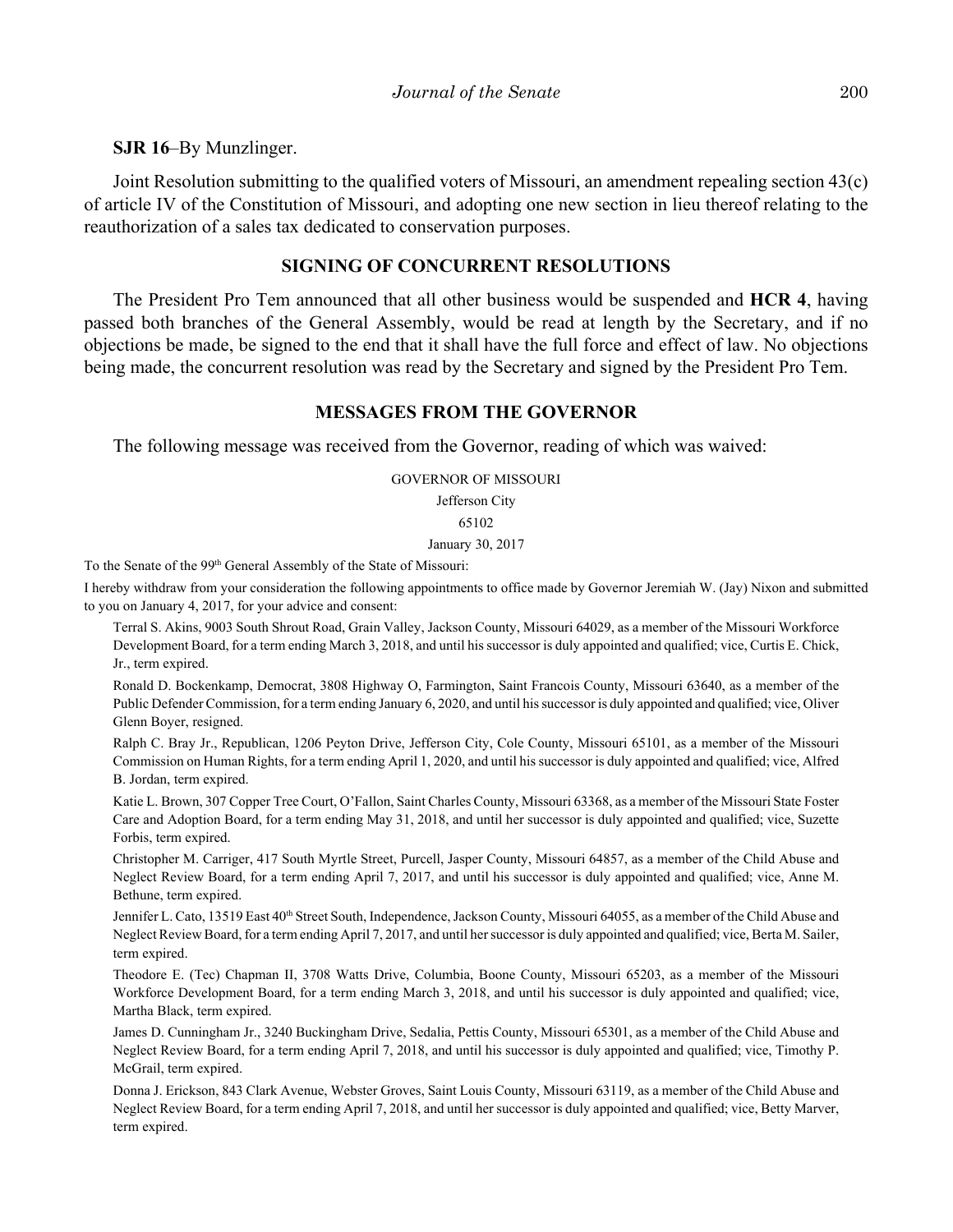Robert E. Gardner Sr., Republican, 3125 Beaver Creek Road, Cape Girardeau, Cape Girardeau County, Missouri 63703, as a member of The State Board of Registration for the Healing Arts, for a term ending September 3, 2020, and until his successor is duly appointed and qualified; vice, Benjamin Lampert, term expired.

Jerry J. Genochio, Democrat, 10809 North Holmes Street, Kansas City, Clay County, Missouri 64155, as a member of the Northwest Missouri State University Board of Regents, for a term ending January 1, 2017, and until his successor is duly appointed and qualified; vice, Robert Dowis, withdrawn.

Gene Patrick Graham III, 1608 Wilson Avenue, Columbia, Boone County, Missouri 65201, as the student representative of the University of Missouri Board of Curators, for a term ending January 1, 2018, and until his successor is duly appointed and qualified; vice, Tracy Mulderig, term expired.

Carlos A. Haley, Republican, 4230 S. Illinois Avenue, Joplin, Newton County, Missouri 64804, as a member of the Missouri Southern State University Board of Governors, for a term ending August 30, 2022, and until his successor is duly appointed and qualified; vice, Keith G. Hankins, term expired.

Clint L. Harris, 2020 Washington Avenue, Apartment 305, Saint Louis City, Missouri 63103, as a member of the Missouri Workforce Development Board, for a term ending March 3, 2020, and until his successor is duly appointed and qualified; vice, Neil G. Nuttall, term expired.

Martha O. Harris, 1217 Elmerine Avenue, Jefferson City, Cole County, Missouri 65101, as a member of the Public School Retirement System of Missouri Board of Trustees, for a term ending June 30, 2021, and until her successor is duly appointed and qualified; vice, Michael "Wayne" Wheeler, term expired.

Kirby L. Hatcher, Independent, 9430 North Bradford Avenue, Kansas City, Platte County, Missouri 64154, as a member of the Missouri Western State University Board of Governors, for a term ending October 29, 2021, and until his successor is duly appointed and qualified; vice, Ronald Dirck Clark, term expired.

Daniel D. Haug, 1403 Satinwood Drive, Jefferson City, Cole County, Missouri 65109, as a member of the Missouri Consolidated Health Care Plan Board of Trustees, for a term ending December 31, 2020, and until his successor is duly appointed and qualified; vice, Michael E. Warrick, term expired.

Nila B. Hayes, 1584 North Farm Road 97, Springfield, Greene County, Missouri 65802, as a member of the Missouri Consolidated Health Care Plan Board of Trustees, for a term ending December 31, 2020, and until her successor is duly appointed and qualified; vice, Vernetta Kaye Newsome, resigned.

Edward D. Hillhouse, Republican, 664 Blackhorse Drive, Villa Ridge, Franklin County, Missouri 63089, as a member of the State Highways and Transportation Commission, for a term ending March 1, 2017, and until his successor is duly appointed and qualified; vice, Stephen R. Miller, term expired.

James L. Hodge, Democrat, 5549 South Maryland Avenue, Springfield, Greene County, Missouri 65810, as a member of the State Board of Senior Services, for a term ending August 30, 2020, and until his successor is duly appointed and qualified; vice, Edna L. Chavis, term expired.

Carla G. Holste, 301 Lucretia Lane, Jefferson City, Cole County, Missouri 65109, as a member of the Child Abuse and Neglect Review Board, for a term ending April 7, 2018, and until her successor is duly appointed and qualified; vice, Teresa M. Wallace, term expired.

Theresa R. Hubbard, Independent, 1037 Fox Run Terrace, Liberty, Clay County, Missouri 64068, as a member of the State Committee of Marital and Family Therapists, for a term ending January 26, 2020, and until her successor is duly appointed and qualified; vice, Ronald N. Kemp, term expired.

Al W. Johnson, Republican, 4321 Olive Street, Saint Louis City, Missouri 63108, as a member and Secretary of the Saint Louis City Board of Election Commissioners, for a term ending January 10, 2017, and until his successor is duly appointed and qualified; vice, Andrew Schwartz, term expired.

Bradley A. Jones, 233 North Ellis Street, Cape Girardeau, Cape Girardeau County, Missouri 63701, as the student representative of the Southeast Missouri State University Board of Regents, for a term ending January 1, 2018, and until his successor is duly appointed and qualified; vice, Austin D. Cordell, term expired.

Darrell R. Jones, Republican, 4407 Kensington Drive, Saint Joseph, Buchanan County, Missouri 64506, as a member of the Missouri Western State University Board of Governors, for a term ending October 29, 2022, and until his successor is duly appointed and qualified; vice, Leo Blakley, term expired.

James B. Kelly Jr., Democrat, 11720 Madison, Kansas City, Jackson County, Missouri 64114, as a member of The State Board of Registration for the Healing Arts, for a term ending September 3, 2019, and until his successor is duly appointed and qualified; vice, John Lyskowski, term expired.

Christine M. Kiefer, 3920 Christian School Road, Hartsburg, Boone County, Missouri 65039, as a member of the Board of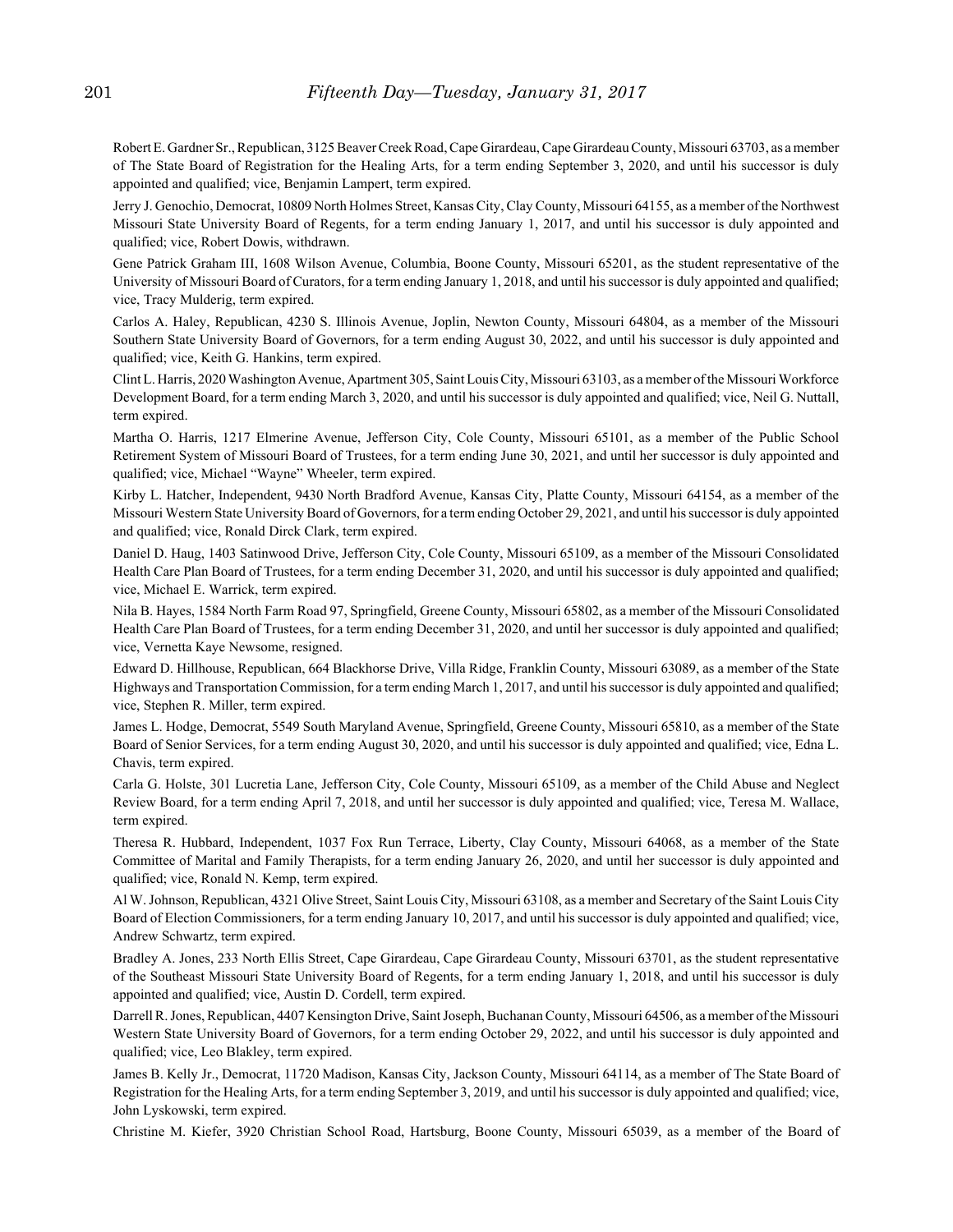Cosmetology and Barber Examiners, for a term ending May 1, 2020, and until her successor is duly appointed and qualified; vice, RSMo. 329.015.

Matthew D. Kitzi, Democrat, 705 Old Hawthorne Drive East, Columbia, Boone County, Missouri 65201, as a member of the Northwest Missouri State University Board of Regents, for a term ending January 1, 2023, and until his successor is duly appointed and qualified; vice, Joseph B. Bosse, term expired.

Susan Michelle (Shelley) Kneuvean, 2347 Northeast Cross Creek Lane, Lee's Summit, Jackson County, Missouri 64086, as a member of the Missouri Workforce Development Board, for a term ending March 3, 2019, and until her successor is duly appointed and qualified; vice, J. Gil Kennon, term expired.

Stephen Mahfood, Democrat, 18417 Rieger Road, Wildwood, Saint Louis County, Missouri 63005, as a member of the State Environmental Improvement and Energy Resources Authority, for a term ending January 22, 2019, and until his successor is duly appointed and qualified; vice, Robert C. Kramer, term expired.

Lana M. Martin, 323 West 8<sup>th</sup> Street, Apartment 404, Kansas City, Jackson County, Missouri 64105, as a member of the Child Abuse and Neglect Review Board, for a term ending April 7, 2018, and until her successor is duly appointed and qualified; vice, Rebeka R. McIntosh, term expired.

Ryan G. McKenna, Democrat, 267 Oak Path Drive, Ballwin, Saint Louis County, Missouri 63011, as a member of the State Tax Commission, for a term ending January 23, 2020, and until his successor is duly appointed and qualified; vice, Randy Holman, term expired.

Ronald K. Medin, 1215 Elmerine Avenue, Jefferson City, Cole County, Missouri 65101, as a member of the Public School Retirement System of Missouri Board of Trustees, for a term ending June 30, 2017, and until his successor is duly appointed and qualified; vice, William Compere, deceased.

Scott M. Meierhoffer, Republican, 3402 Stanford Court, Saint Joseph, Buchanan County, Missouri 64506, as a member of the State Board of Embalmers and Funeral Directors, for a term ending April 1, 2021, and until his successor is duly appointed and qualified; vice, Gary A. Fraker, term expired.

Salvatore D. Monteleone, Democrat, 1211 West 66<sup>th</sup> Street, Kansas City, Jackson County, Missouri 64113, as a member of the Missouri Fire Safety Education/Advisory Commission, for a term ending April 26, 2019, and until his successor is duly appointed and qualified; vice, Michael Mahler, term expired.

Sarah E. Mullen, Independent, 140 Buckstone Pass, Defiance, Saint Charles County, Missouri 63341, as a member of the St. Charles County Convention & Sports Facilities Authority, for a term ending April 27, 2021, and until her successor is duly appointed and qualified; vice, Thomas Heinsz, term expired.

Kevin J. Murphy, 6518 Christopher Drive, Saint Louis, Saint Louis County, Missouri 63129, as a member of the Petroleum Storage Tank Insurance Fund Board of Trustees, for a term ending February 6, 2019, and until his successor is duly appointed and qualified; vice, Bruce V. Work, term expired.

Thomas W. Neer, Republican, 241 Defiance Road, Defiance, Saint Charles County, Missouri 63341, as a member of the Public Defender Commission, for a term ending August 25, 2022, and until his successor is duly appointed and qualified; vice, Kenneth C. Hensley, term expired.

Janay N. Orange, 263 South Complex, 920 Memorial Drive, Maryville, Nodaway County, Missouri 64468, as the student representative of the Northwest Missouri State University Board of Regents, for a term ending December 31, 2017, and until her successor is duly appointed and qualified; vice, Ve'Shawn Dixon, term expired.

Joseph G. Plaggenberg, 211 Bluff Street, Jefferson City, Cole County, Missouri 65101, as a member of the Child Abuse and Neglect Review Board, for a term ending April 7, 2018, and until his successor is duly appointed and qualified; vice, RSMo 210.153.

Alice Chang Ray, 1301 Kiefer Bluffs Drive, Ballwin, Saint Louis County, Missouri 63021, as a member of the Child Abuse and Neglect Review Board, for a term ending April 7, 2019, and until her successor is duly appointed and qualified; vice, Patricia L. Kohl, term expired.

Eric R. Reece, 114 Forest Ridge Road, Rogersville, Christian County, Missouri 65742, as a member of the Child Abuse and Neglect Review Board, for a term ending April 7, 2018, and until his successor is duly appointed and qualified; vice, RSMo. 210.153.

Joe Reichmuth, Independent, 1707 San Martin Drive, Fenton, Saint Louis County, Missouri 63026, as a member of the Workers' Compensation Determinations Review Board, for a term ending March 3, 2017, and until his successor is duly appointed and qualified; vice, Timothy White, term expired.

Taryn G. Sandheinrich, 447 Hampshire Court, Webster Groves, Saint Louis County, Missouri 63119, as a member of the Missouri State Board of Nursing, for a term ending June 1, 2020, and until her successor is duly appointed and qualified; vice, Laura Noren, term expired.

Charles W. Schlottach, 2102 Highway 50, Owensville, Gasconade County, Missouri 65066, as a member of the Missouri Wine and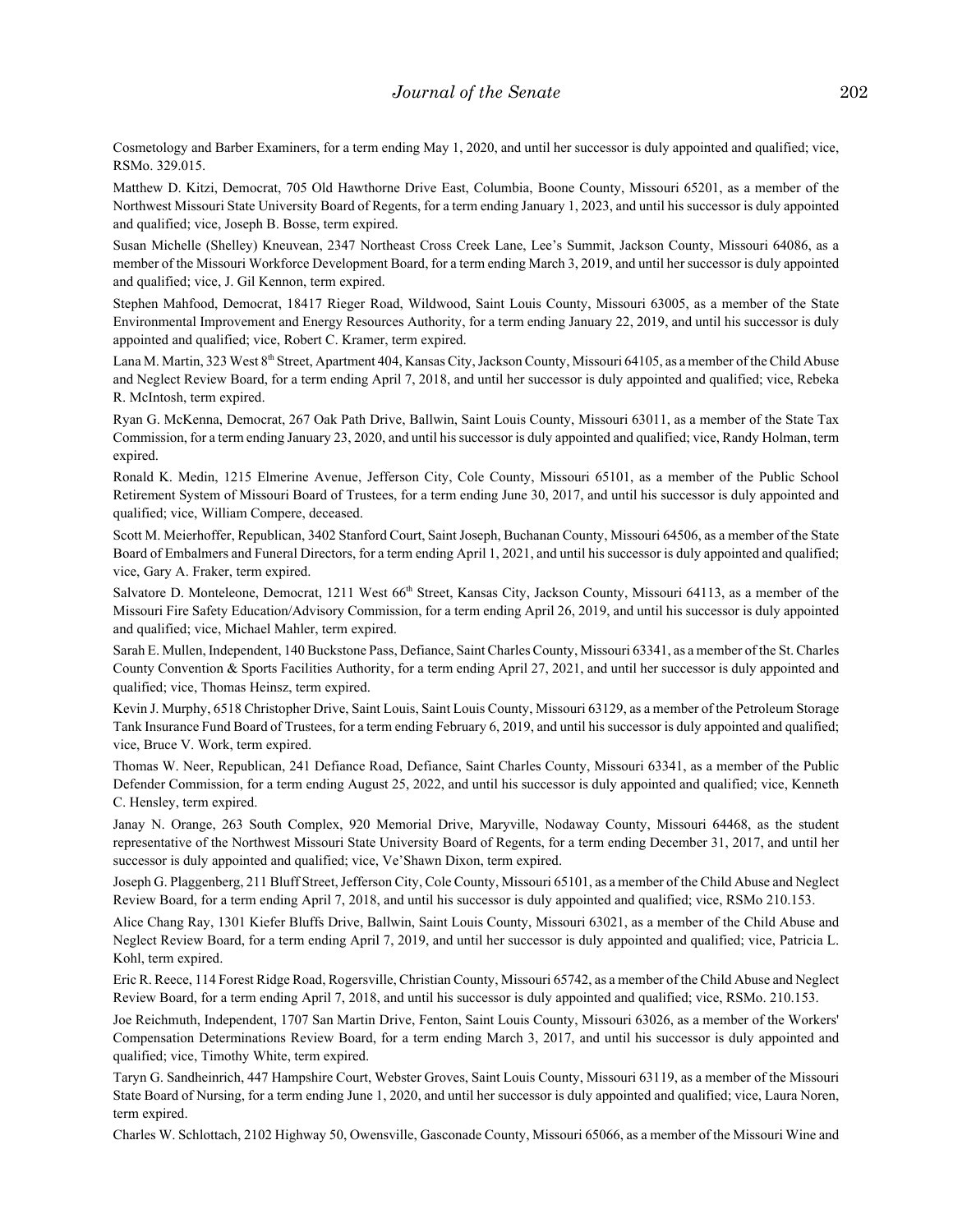Grape Board, for a term ending October 28, 2019, and until his successor is duly appointed and qualified; vice, Jonathan L. Held, term expired.

Kayla S. Schoonover, Independent, 30512 State Highway N, Fairfax, Atchison County, Missouri 64446, as a member of the Missouri Western State University Board of Governors, for a term ending October 29, 2017, and until her successor is duly appointed and qualified; vice, Lesley J. Graves, term expired.

James J. Sievers Jr., Democrat, 1177 Lockett Road, Des Peres, Saint Louis County, Missouri 63131, as a member of the Public Defender Commission, for a term ending August 25, 2022, and until his successor is duly appointed and qualified; vice, Douglas A. Copeland, term expired.

John W. Siscel III, Republican, 4804 Marchwood Drive, Saint Louis, Saint Louis County, Missouri 63128, as a member of the Coordinating Board for Higher Education, for a term ending June 27, 2018, and until his successor is duly appointed and qualified; vice, Doris J. Carter, term expired.

Betty J. Sisco, 8611 Buddy Holly Drive, Pacific, Jefferson County, Missouri 63069, as a member of the Missouri Brain Injury Advisory Council, for a term ending May 12, 2017, and until her successor is duly appointed and qualified; vice, Shane Mecham, term expired.

Robert Bradley Speaks, Independent, 16312 East Cogan Drive, Independence, Jackson County, Missouri 64055, as a member of the State Board of Embalmers and Funeral Directors, for a term ending April 1, 2020, and until his successor is duly appointed and qualified; vice, T. Eric Pitman, term expired.

Jon T. Sundvold, Republican, 2700 Westbrook Way, Columbia, Boone County, Missouri 65203, as a member of the University of Missouri Board of Curators, for a term ending January 1, 2017, and until his successor is duly appointed and qualified; vice, David Steward, resigned.

Roxanna R. Swaney, Republican, 934 Swallow Circle, Liberty, Clay County, Missouri 64068, as a member of the Northwest Missouri State University Board of Regents, for a term ending January 1, 2023, and until her successor is duly appointed and qualified; vice, James Loch, term expired.

Erwin O. (Erv) Switzer, Democrat, 6379 Devonshire Avenue, Saint Louis City, Missouri 63109, as a member and Chair of the Saint Louis City Board of Election Commissioners, for a term ending January 10, 2017, and until his successor is duly appointed and qualified; vice, Joan M. Burger, term expired.

Christopher L. Thiemann, 504 E. Main Street, Humansville, Polk County, Missouri 65674, as a member of the Child Abuse and Neglect Review Board, for a term ending April 7, 2019, and until his successor is duly appointed and qualified; vice, RSMo. 210.153.

Amy J. Thompson, 46 Arthur Court, Camdenton, Camden County, Missouri 65020, as a member of the Child Abuse and Neglect Review Board, for a term ending April 7, 2019, and until her successor is duly appointed and qualified; vice, Joyce E. Massey, term expired.

Christine White, Democrat, 1612 Dougherty Ferry Road, Kirkwood, Saint Louis County, Missouri 63122, as a member of the Workers' Compensation Determinations Review Board, for a term ending March 3, 2017, and until her successor is duly appointed and qualified; vice, Jack D. Atterberry, term expired.

Lawrence G. Young, Democrat, 502 East 122<sup>nd</sup> Street, Kansas City, Jackson County, Missouri 64145, as a member of the Missouri Fire Safety Education/Advisory Commission, for a term ending April 26, 2018, and until his successor is duly appointed and qualified; vice, Eric S. Latimer, term expired.

I hereby withdraw from your consideration the following appointments to office made by Governor Jeremiah W. (Jay) Nixon and submitted to you on January 5, 2017 for your advice and consent:

Susan A. Fluegel, 7574 Kirky Court, Shrewsbury, Saint Louis County, Missouri 63119, as a member of the Child Abuse and Neglect Review Board, for a term ending April 7, 2018, and until her successor is duly appointed and qualified; vice, April S. Wilson, term expired.

Courtney L. Kovachevich, 11742 Longleaf Circle, Saint Louis, Saint Louis County, Missouri 63146, as a member of the Child Abuse and Neglect Review Board, for a term ending April 7, 2018, and until her successor is duly appointed and qualified; vice, Dorothy Rowland, term expired.

April S. Wilson, 416 West Madison, Memphis, Scotland County, Missouri 63555, as a member of the Child Abuse and Neglect Review Board, for a term ending April 7, 2018, and until her successor is duly appointed and qualified; vice, Susan A. Fluegel, term expired.

> Respectfully submitted, Eric R. Greitens Governor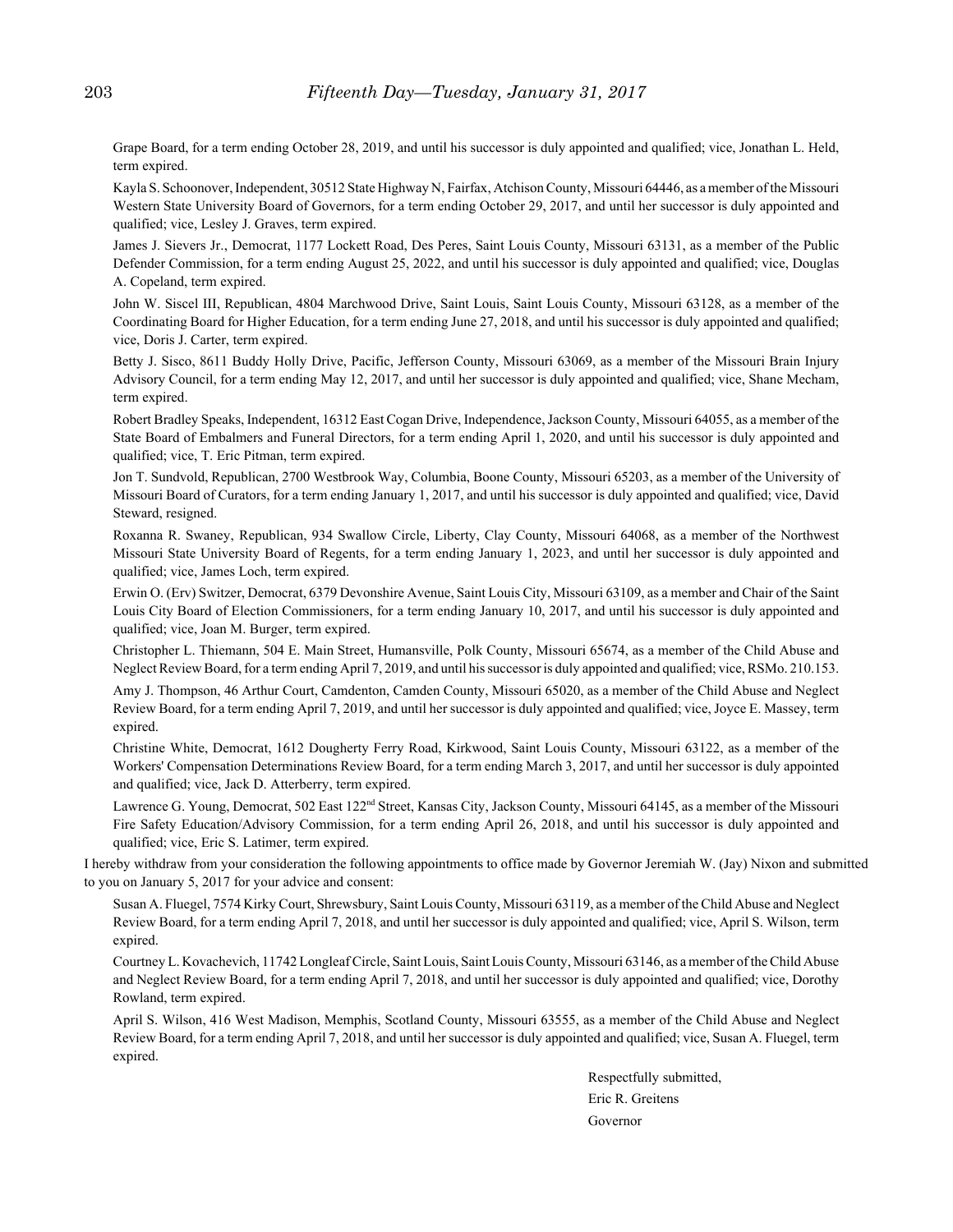Senator Richard moved that the above appointments be returned to the Governor per his request, which motion prevailed.

#### **SENATE BILLS FOR PERFECTION**

**SB 21** was placed on the Informal Calendar.

Senator Emery moved that **SB 31** be taken up for perfection, which motion prevailed.

Senator Emery offered **SS** for **SB 31**, entitled:

# SENATE SUBSTITUTE FOR SENATE BILL NO. 31

An Act to repeal section 490.715, RSMo, and to enact in lieu thereof one new section relating to evidence for the cost of medical care and treatment.

Senator Emery moved that **SS** for **SB 31** be adopted.

Senator Onder assumed the Chair.

President Parson assumed the Chair.

At the request of Senator Emery, **SB 31**, with **SS** (pending), was placed on the Informal Calendar.

# **INTRODUCTIONS OF GUESTS**

Senator Holsman introduced to the Senate, the Physician of the Day, Dr. Jim Kelly, M.D., Kansas City.

Senator Sifton introduced to the Senate, Dave Garth, Miki McKee Koelsch and Michael Biedenstein, St. Louis.

On motion of Senator Onder, the Senate adjourned until 2:00 p.m., Wednesday, February 1, 2017.

# SENATE CALENDAR

# SIXTEENTH DAY–WEDNESDAY, FEBRUARY 1, 2017

# FORMAL CALENDAR

# SECOND READING OF SENATE BILLS

SB 327-Romine SB 328-Romine SB 329-Kehoe SB 330-Munzlinger SB 331-Hegeman SB 332-Hegeman

SB 333-Schaaf SB 334-Sater SB 335-Hoskins SB 336-Wieland SB 337-Wieland SB 338-Schupp, et al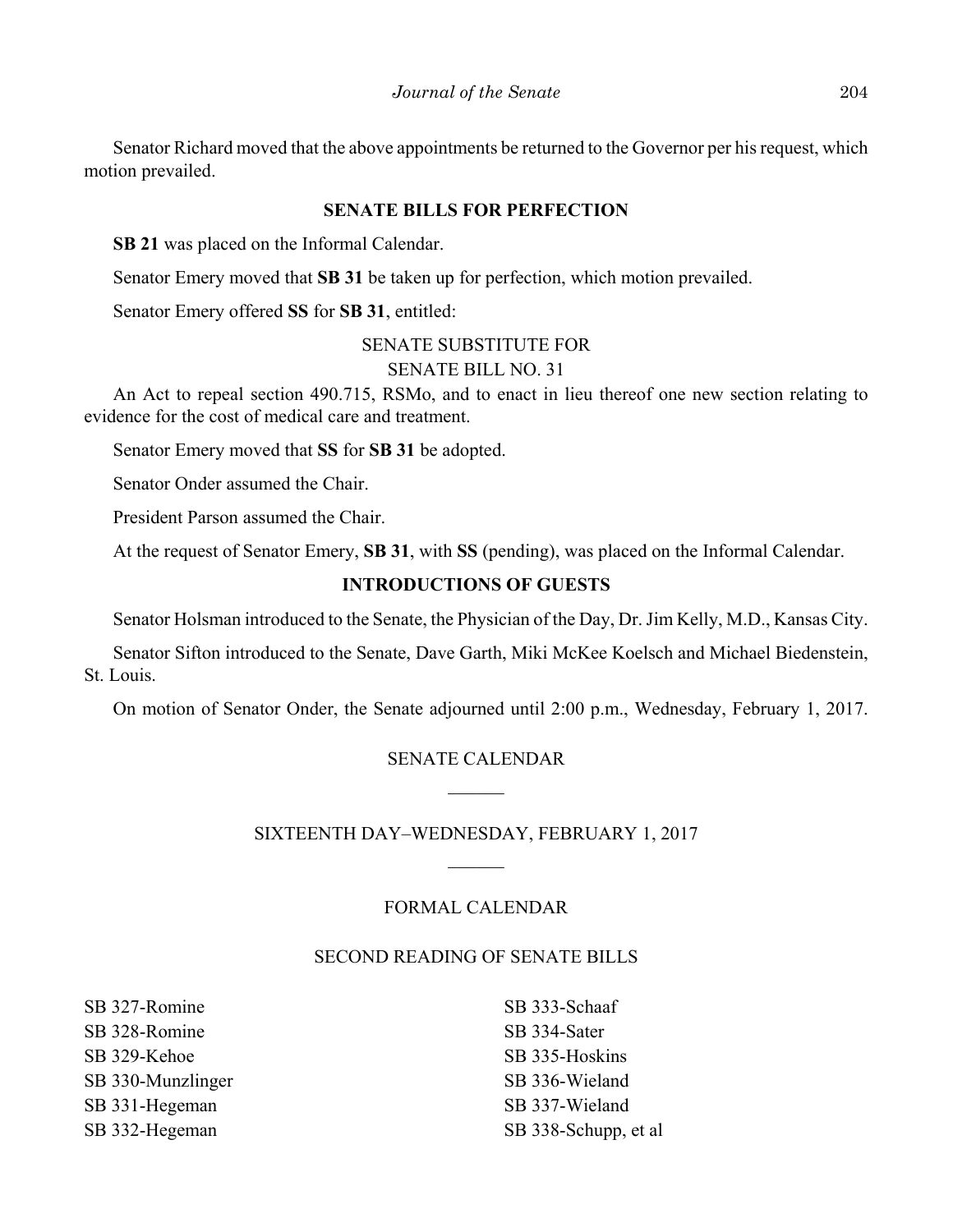SB 339-Schupp SB 340-Schupp SB 341-Nasheed SB 342-Holsman SB 343-Libla SB 344-Nasheed SB 345-Nasheed SB 346-Schaaf SB 347-Kraus SB 348-Wasson SB 349-Wasson SB 350-Walsh SB 351-Sifton SB 352-Sifton SB 353-Wallingford SB 354-Rowden SB 355-Romine SB 356-Romine SB 357-Wieland SB 358-Wieland SB 359-Hoskins SB 360-Hoskins, et al SB 361-Hummel SB 362-Hummel SB 363-Chappelle-Nadal SB 364-Munzlinger SB 365-Curls SB 366-Koenig SB 367-Rowden SB 368-Rowden SB 369-Rowden

SB 370-Munzlinger SB 371-Schaaf SB 372-Hegeman SB 373-Curls SB 374-Hummel SB 375-Hoskins SB 376-Hoskins SB 377-Wallingford SB 378-Wallingford SB 379-Schatz SB 380-Riddle SB 381-Riddle SB 382-Riddle and Munzlinger SB 383-Eigel and Wieland SJR 1-Schaaf SJR 2-Schaaf SJR 3-Schaaf SJR 4-Chappelle-Nadal SJR 5-Emery SJR 6-Emery SJR 7-Silvey SJR 8-Romine SJR 9-Romine SJR 10-Holsman SJR 11-Hegeman SJR 12-Eigel SJR 13-Emery SJR 14-Kraus SJR 15-Rizzo SJR 16-Munzlinger

# HOUSE BILLS ON SECOND READING

HCS for HBs 91, 42, 131, 265 & 314 HCS for HB 130

# SENATE BILLS FOR PERFECTION

SB 16-Kraus, with SCS SB 182-Onder